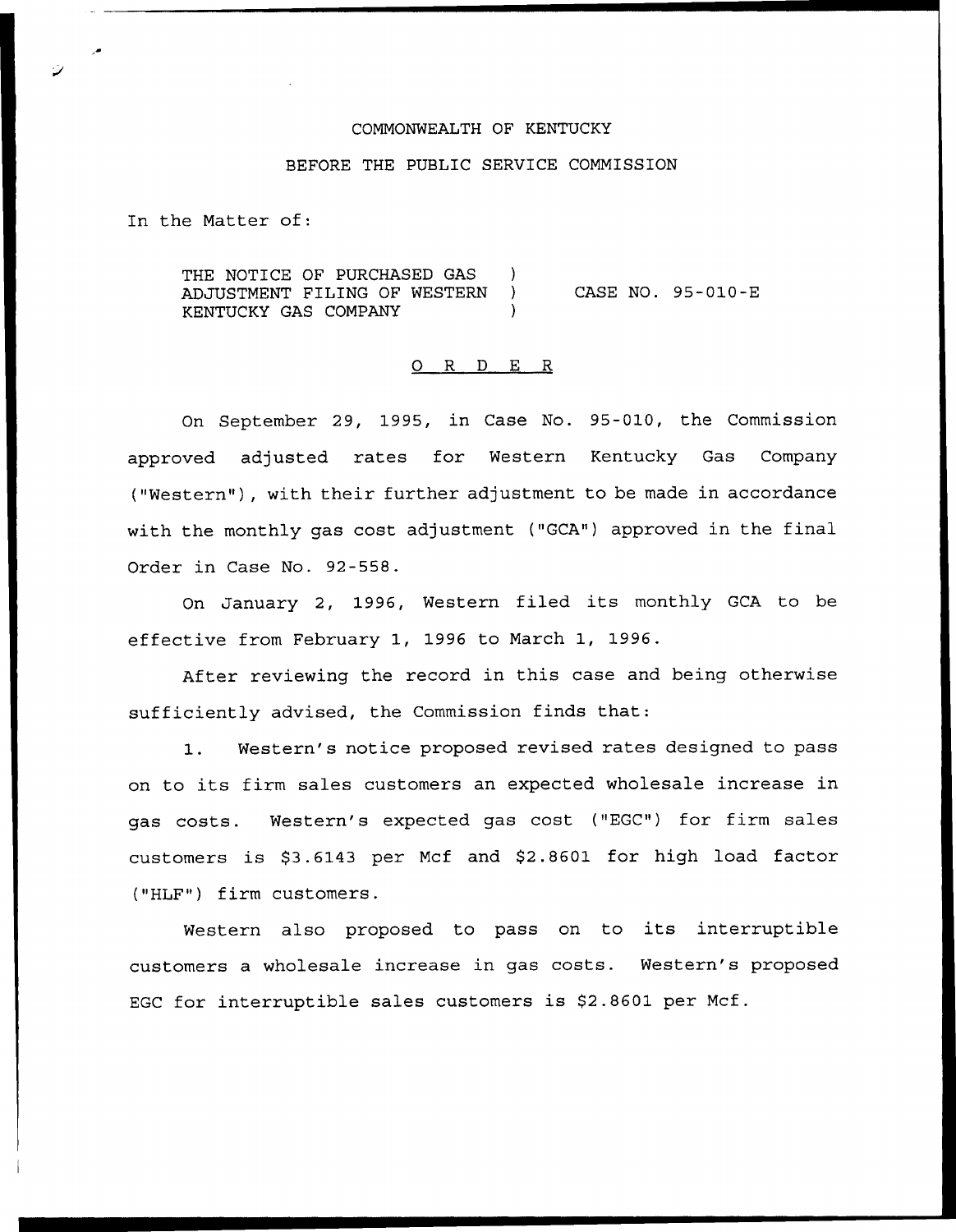2. Western has received no current supplier refunds. Total refund factors of 12.49 cents per Ncf for firm sales customers and 7.68 cents per Mcf for interruptible customers reflect adjustments from previous months.

Western's notice likewise set out no current refund adjustments for transportation customers. Total refund adjustments of 14.22 cents for T-2 firm and 3.93 cents per Mcf for T-2 interruptible transportation customers reflect previous month adjustments.

3. Western's notice set out <sup>a</sup> 6-month correction factor ("CF") of (16.75) cents per Ncf which will remain in effect until April 1, 1996. The CF is designed to recoup net over-collections of gas cost from the 6-month period ending June 30, 1995.

4. These adjustments produce gas cost adjustments of (\$.1112) per Mcf for firm sales customers, (\$.0836) for HLF customers, and (\$.0355) per Mcf for interruptible sales customers.

5. The rate adjustments in the Appendix to this Order are fair, just, and reasonable, in the public interest, and should be effective for final meter readings on and after February 1, 1996.

IT IS THEREFORE ORDERED that:

1. The rates in the Appendix to this Order are fair, just, and reasonable and are approved effective for final meter readings on and after February 1, 1996.

 $-2-$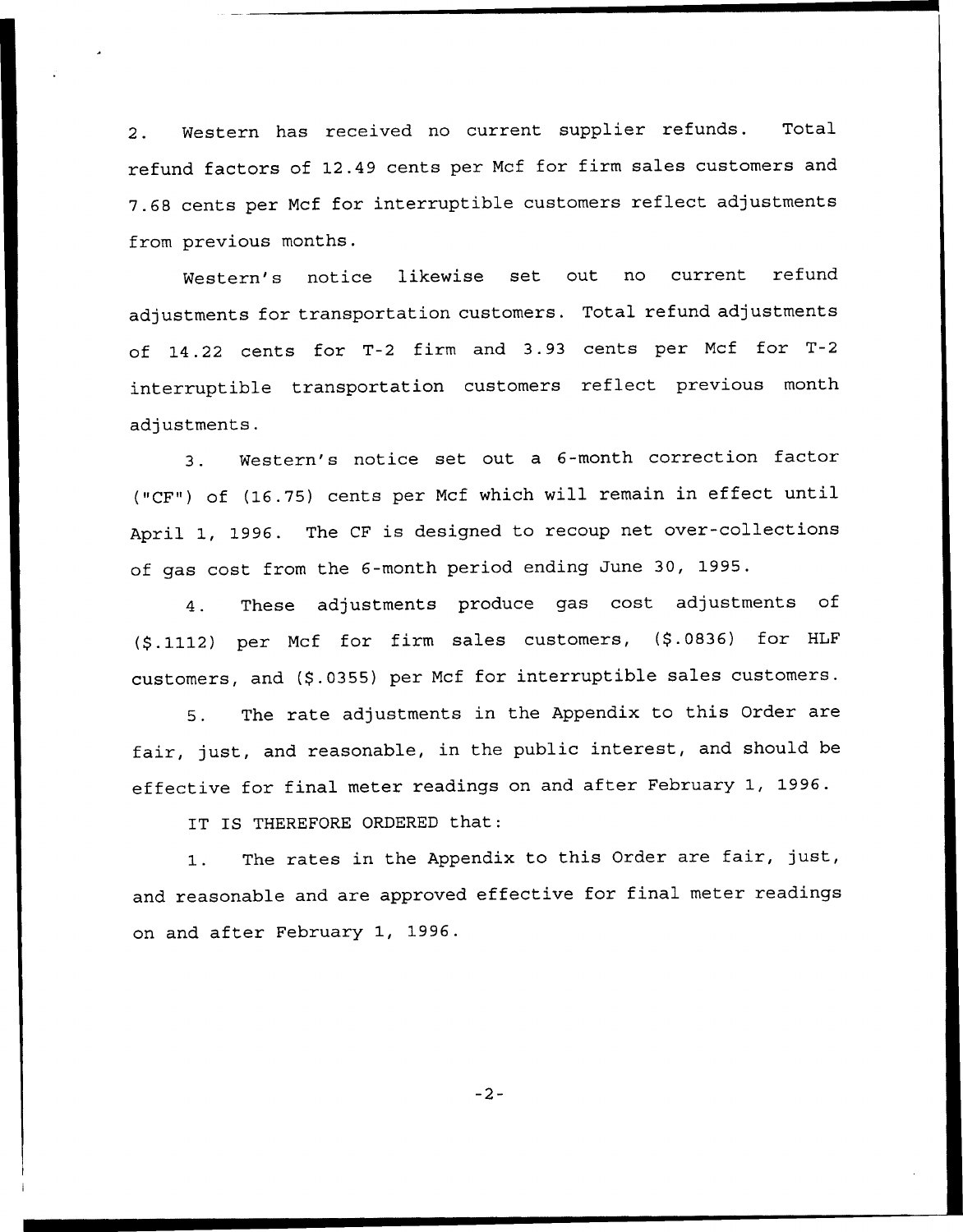2. Within 30 days of the date of this Order, Western shall file with the Commission its revised tariffs setting out the rates authorized in this Order.

Done at Frankfort, Kentucky, this 31st day of January, 1996.

PUBLIC SERVICE COMMISSION

 $Chafrman$ 

Vice Chairman

Commissioner

ATTEST:

Executive Director